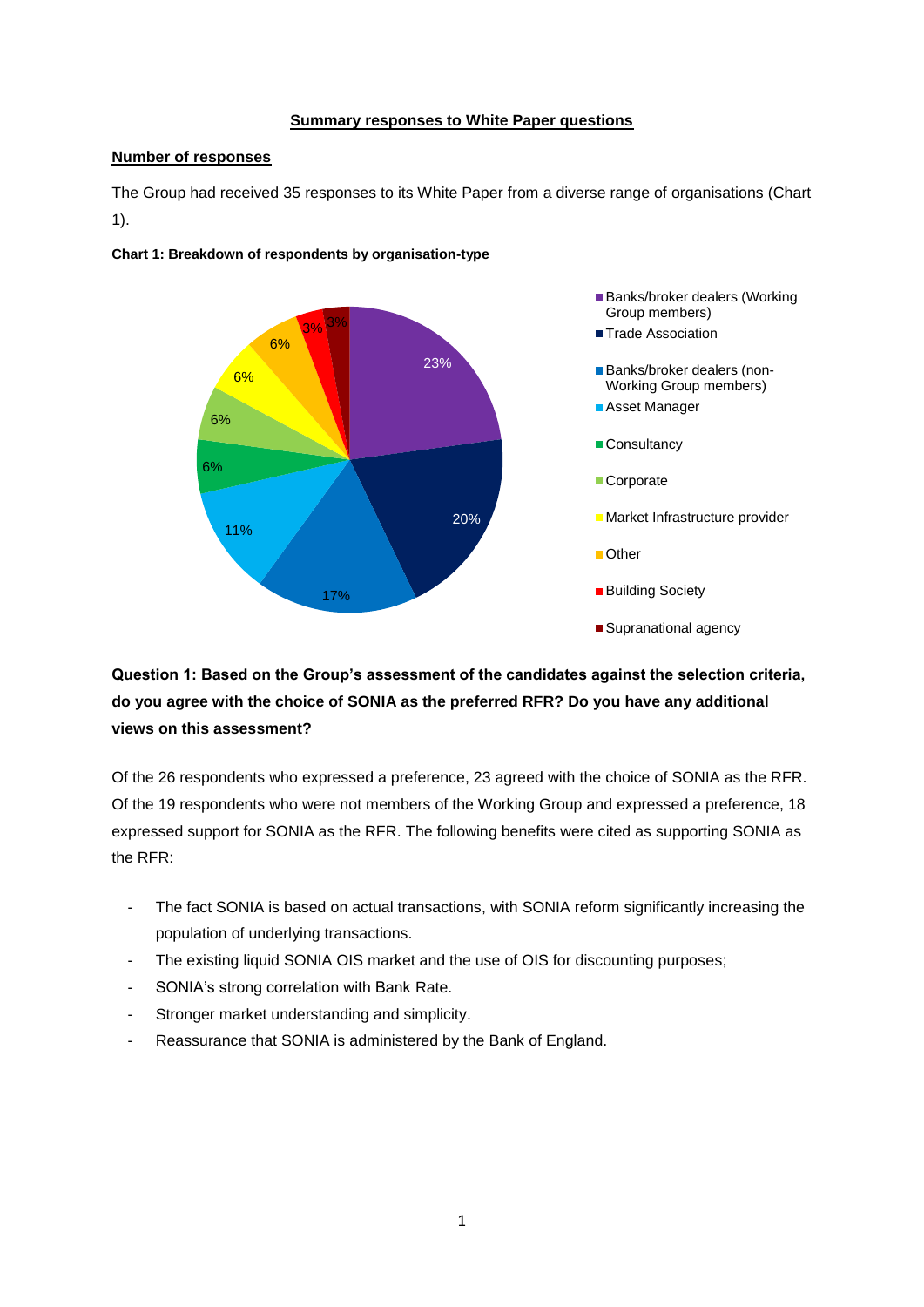#### **Question 2: Do you have any views on the preferred design and use of a SONIA futures contract?**

- Term of contract some respondents emphasised the benefits of aligning SONIA futures with existing LIBOR futures through having a quarterly series matching international monetary market (IMM) dates.
- Interest calculation most respondents expressed preference for a compound interest calculation to avoid convexity risk, align with the OIS calculation and match the economics of lending overnight.
- Settlement most of those who expressed a preference recommended cash settlement as the preferred option.
- Backward or forward looking some respondents favoured a backward looking rate, akin to OIS, for any SONIA futures in which settlement was derived from a backward looking view of SONIA over the contract period. Others preferred a future which settles on a forward looking term benchmark, akin to existing LIBOR futures, in order to promote adoption.

## **Question 3: Do you have any views on the extension of maximum maturities for cleared sterling OIS products?**

The vast majority of respondents supported extending the maximum maturity for cleared sterling OIS products beyond the current 31 years. Some respondents supported the planned extension out to 51 years to match the gilt curve and current LIBOR swap curve. Other respondents felt that the maximum maturity should be longer at up to 60 or 70 years to fully match long-dated liabilities.

# **Question 4: Are there any other issues related to the development of interest rate derivatives products referencing SONIA, which the Group needs to consider?**

The additional issues raised included:

- The need for international coordination, particularly with regard to adoption in cross-currency swap markets, given the transition to alternative RFRs in other currencies.
- The operational challenges of transitioning to SONIA, particularly for less sophisticated endusers. Challenges cited included not knowing cashflows in advance and the need to settle interest payments on the same day as determining the interest calculation given reformed SONIA is published on a T+1 basis.
- Whether clearing eligibility could be extended to SONIA swaps with quarterly and semi-annual payments, in addition to swaps with annual payments, in order to reduce collateral requirements and align with gilt and bond coupons.
- Whether other SONIA-linked products may be created in addition to futures, for example swaptions, caps, floors and collars.
- The current use of LIBOR in the EIOPA RFR curve for Insurance liability valuation.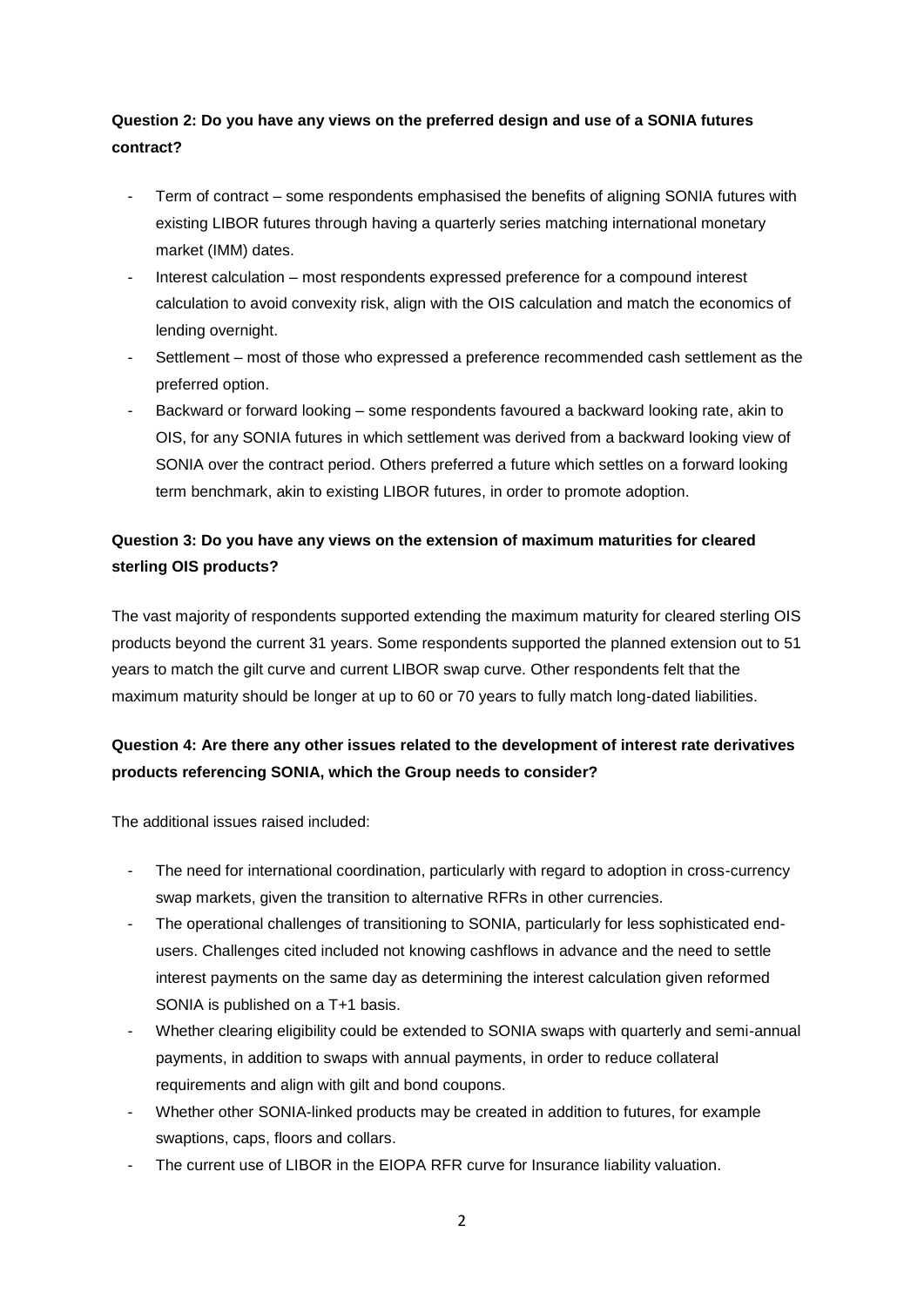### **Question 5a): What do you think is the appropriate scope of SONIA adoption across the broader financing instruments?**

The vast majority of respondents said that adoption should be as broad as possible across all the products referenced in the White Paper. Respondents cited the following benefits of broad adoption:

- Ensuring consistency and limiting basis risk.
- Improving network efficiency and concentrating liquidity in a single benchmark in order to hasten adoption.
- Ensuring that benchmarks in underlying products match those used by hedging derivatives in order to meet hedge accounting criteria.

#### **5b) What issues might arise in relation to referencing SONIA in these instruments?**

Respondents raised the following potential issues:

- The challenge of converting legacy portfolios to reference SONIA (covered in more detail in response to question 8).
- The need to update documentation, where relevant, for different products such that it references SONIA rather than Libor. Respondents noted that this may be a particular challenge given the range of documentation in which Libor is referenced.
- Difficulties for smaller market participants in adapting to using a backward-looking rate in which interest due is not known until the day of settlement, in contrast to Libor where it is known in advance.
- Potential impacts on end-user product pricing.
- The lack of robust fallback provisions for existing financial products which reference Libor;
- The impact of any transition on hedge accounting effectiveness particularly if the benchmarks referenced in the underlying product and hedging instrument don't match and therefore lead to increased P&L volatility.
- Impact of alternative RFR choices in multi-currency loan drawings;
- The risk that market participants are not sufficiently incentivised to adopt SONIA as long as Libor still exists.

### **5c) Are there other instrument types for which SONIA could be adopted as the primary reference rate, which the Group should consider?**

A number of respondents recommended the Group fully engage with relevant trade bodies in order to identify the full range of instruments which could reference SONIA.

Specific instruments identified for which SONIA could be adopted included swaptions, caps, floors, collars, cross-currency swaps, FX forwards, floating rate notes and reinsurance contracts.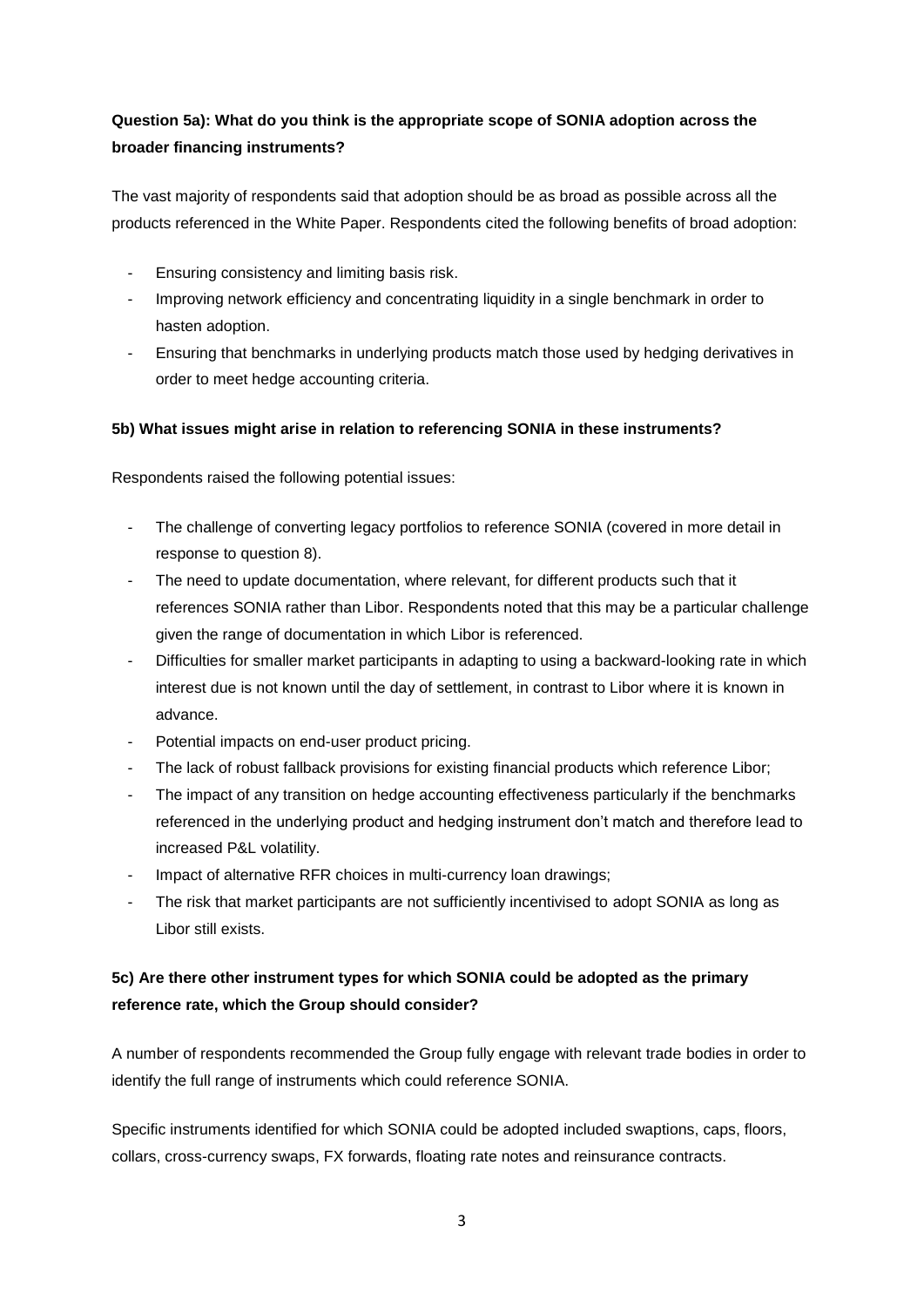#### **Question 6a) Recognising the trade-offs between a backward- and forward-looking RFR, do you believe that a term RFR is necessary?**

Respondents varied in the degree to which they thought a forward looking term RFR would be necessary. Respondents were divided into roughly three groups: those who felt that a term RFR would be essential to minimise cashflow uncertainty and construct term pricing; those who were opposed to a term RFR as it could undermine the benefits of a transaction-based benchmark and create opportunities for conflicts of interest to be exploited; and those who either expressed no opinion or felt a term RFR would be beneficial but not essential (Chart 2).



#### **Chart 2: Responses to Question 6a**

#### **6b) Are there particular markets which could struggle to adapt to using overnight fixings?**

Respondents cited a number of potential markets which could struggle to adapt including: corporate lending, particularly for small businesses; floating rate notes; asset backed securities; and trade finance. Respondents also noted particular groups of market participants which could struggle to adapt including cash market end-users, buy-side entities and custodians. Respondents noted that the main challenge would be end-users adapting to the daily compounding SONIA interest rate calculation, which could challenge timely settlement. Respondents noted that end-users would likely need to update IT systems to resolve these issues.

#### **c) Do you have a preference for the potential construction of a forward-looking term RFR?**

Most respondents suggested that, if a term RFR was deemed necessary, using the SONIA OIS curve as a basis would be the most appropriate means of construction. Some respondents proposed that an OIS construction should be based on executed transactions whereas others were content with a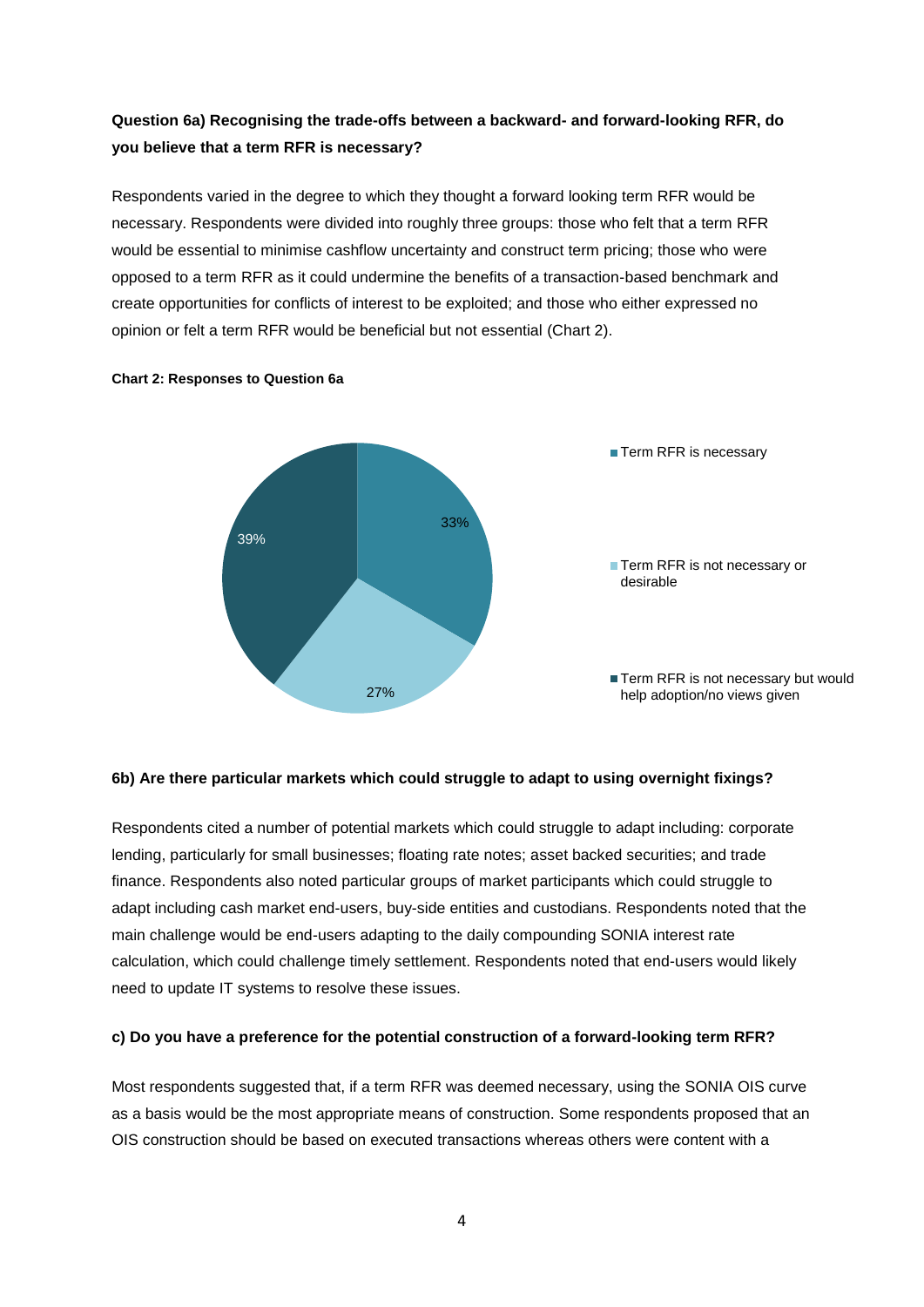construction based on actionable prices on regulated trading platforms with the existing ICE swap rate<sup>1</sup> noted as a precedent.

However, a number of respondents cited concerns regarding an OIS-based construction. In particular, some were concerned that it could create conflicts of interest as the entities streaming the OIS prices could have an exposure to the setting of the benchmark. Others noted that it could undermine SONIA as the RFR if term rates are not firmly grounded in transactions. Respondents emphasised that any term RFR benchmark produced would need to be compliant with relevant benchmark regulations.

A small number of respondents suggested that prices derived from SONIA referencing futures rather than SONIA-OIS would be another potential option for setting a term RFR.

#### **d) Would multiple term options (e.g. 1-month, 3-month, and 6-month) be necessary, or could a single term fixing option be acceptable?**

Respondents were divided on whether one term benchmark or multiple term options would be necessary. Some felt that a single term would be preferable in order to limit basis risk. 1m and 3m were the most frequently cited potential tenors for this purpose. Others felt that having multiple tenors but limiting the term structure to the most frequently used LIBOR terms of 1m, 3m and 6m would be sufficient. A final group felt that there should be multiple terms fully aligning with LIBOR terms in order to ease transition and facilitate legacy conversion.

### **Question 7: Do you agree that there are merits in exploring the conversion of legacy portfolios – across both interest rate derivatives and other instruments – to reference the RFR?**

The majority of respondents agreed that there would be merits in exploring options for converting legacy contracts to reference SONIA. Respondents noted that this had become particularly pertinent in light of Andrew Bailey's speech on the 'Future of Libor'<sup>2</sup> in which he stated that, beyond 2021, "(the FCA's) intention is that, at the end of this period, it would no longer be necessary for the FCA to persuade, or compel, banks to submit to LIBOR." The benefits of legacy conversion for mitigating basis risk and boosting SONIA liquidity and consolidation were also highlighted by many respondents.

Respondents were divided on whether legacy conversion should take place across all instruments at a single point in time or via a more staggered approach.

# **Question 8: What other issues might arise as part of an effort to convert legacy Libor portfolios to reference SONIA?**

The following issues were raised regarding legacy conversion:

**.** 

<sup>1</sup> <https://www.theice.com/iba/ice-swap-rate>

<sup>&</sup>lt;sup>2</sup> <https://www.fca.org.uk/news/speeches/the-future-of-libor>